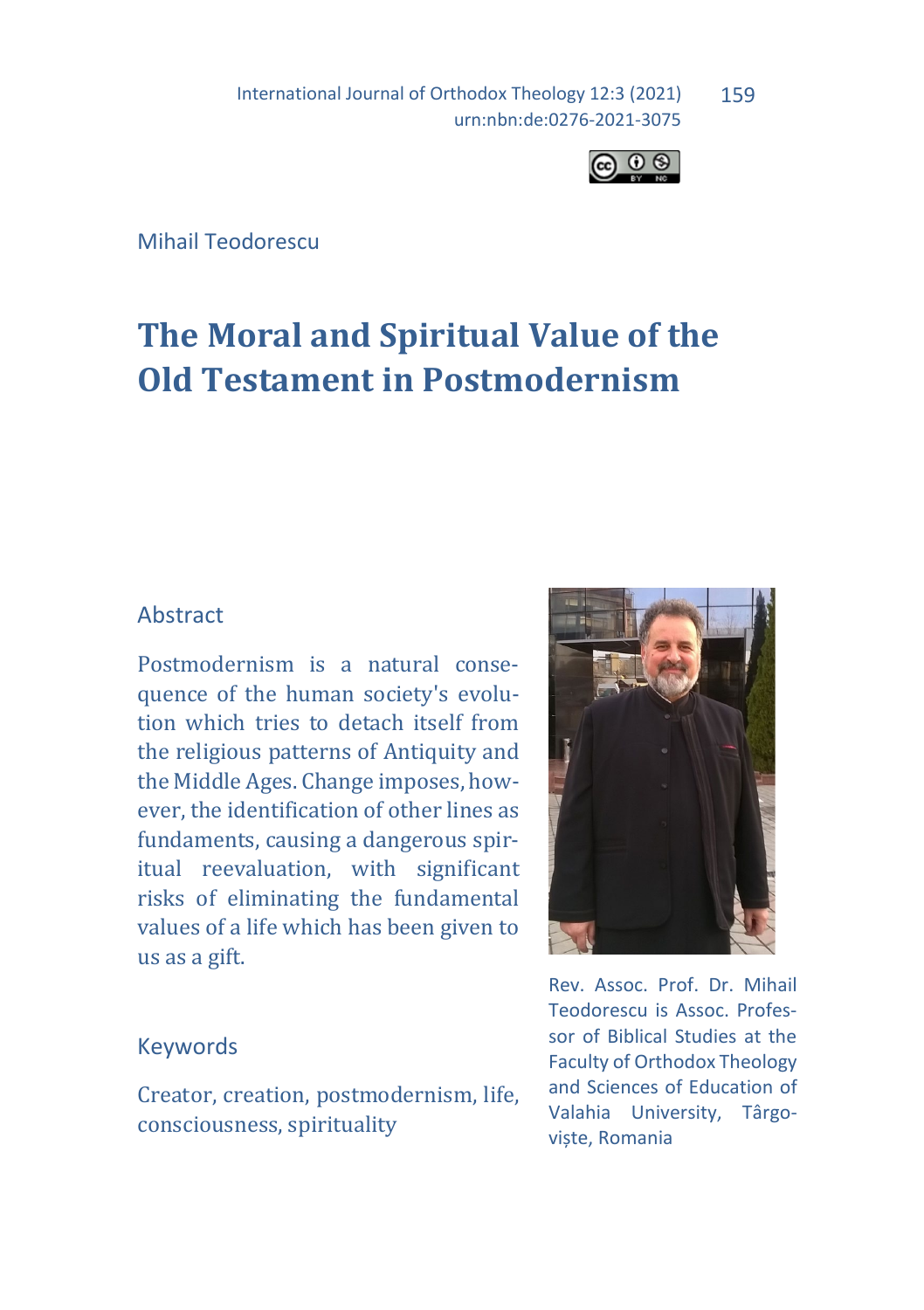## **1 Introduction**

Today's modern society that we're so familiar is based on Christian principles of life which shaped it and led it, to make in full use, man and social life. And these moral principles were born in the treasure of revelation, which means in the Saint Script's books.

If the New Testament is Christian doctrine which has based The Church and it intermediates the spiritual transformation toward completion of the human person, for being like the model-our Saviour, our Lord Jesus Christ, the books of Old Testament also keep a special spiritual value.

They offer to the people knowledge concerning God and His creation, sin's origins and the need of virtue from the people, the existence of moral laws formulated by God and His support in the human effort of knowledge and accomplishment of direction of life.

All these aspects are crucial for two reasons: they provide the basis of introductory lessons that will be uncovered and explained by the activity of Jesus Christ. Some of the lessons learned (with a theological or a moral character), are valid no matter of their specific context in the course of time.

Far from being able to list all these typical notes for the Old Testament revelation, we can, however, underline the following topics:

# **2 The life on earth, in all of its forms didn´t occur by accident, but by the divine will and action**

The entire existence begins in God, the first and supreme cause of creation. The Bible report about creation (from the book Genesis) and all the didactic-poetical books of the Old Testament confess essential aspects concerning the origin of life and the man on the Earth.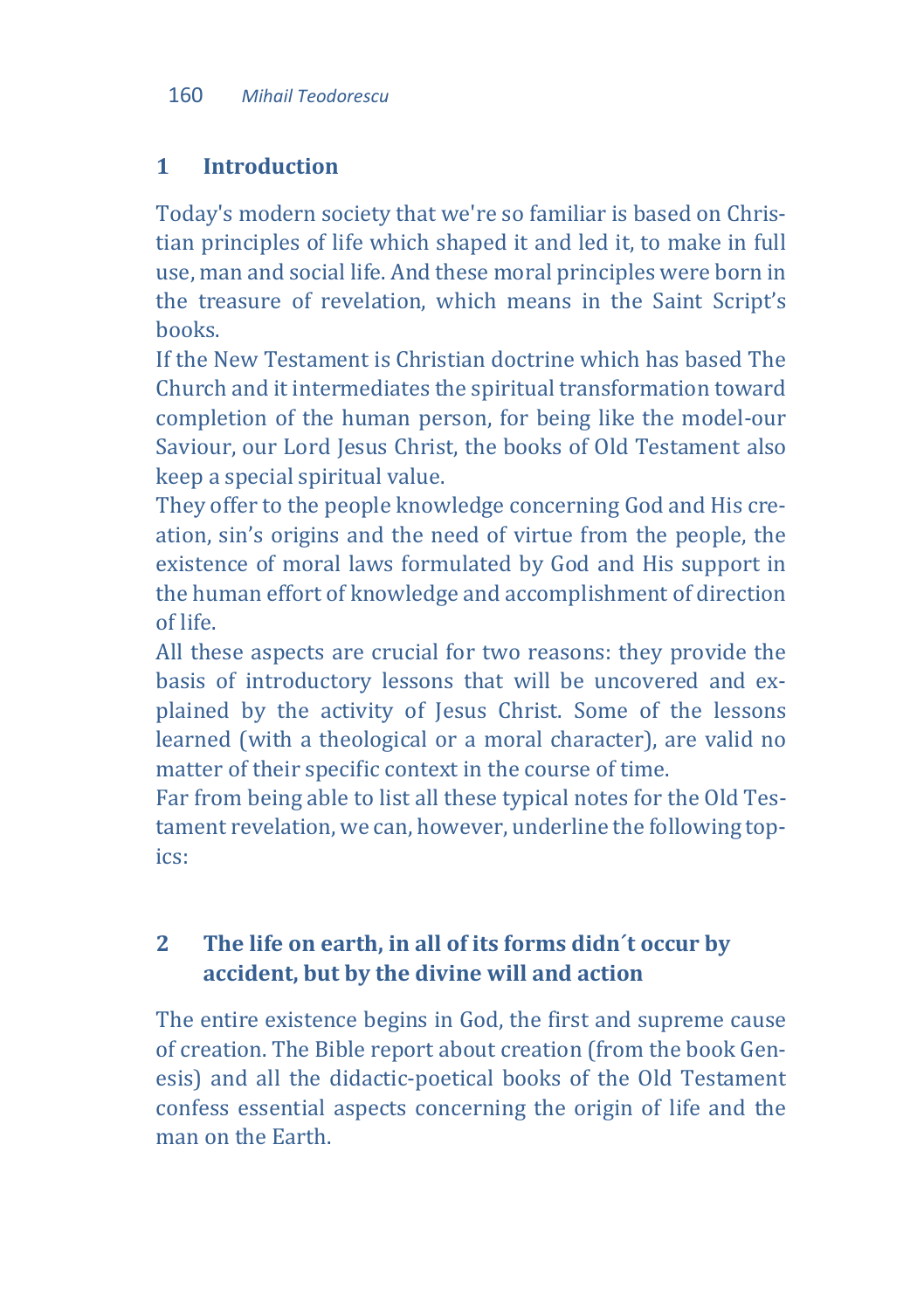Biblical perspective confesses that life is the gift of God shared to His creation. The Act of Creation from nothing is the bringing of the human being, from non-existent to the existence.

There are also details of principle revealed to the people, in this divine action. God's commandment from day three, that Earth greenery from itself: "*grass and herb yielding seed after his kind, tree yielding fruit, whose seed was in itself, after his kind*" (Genesis 1, 12), has become a law firmly and entrusted by God to raw power[1,](#page-2-0) that means "*it has become a law of nature and it remained a law of earth, giving for the future the power to give birth*"[2.](#page-2-1)

Animals of the waters and the birds flying from the 5th day (Genesis 1, 20-23), are "*creatures that have life* "(Genesis 1, 20), because their main feature is the existence, the life and its perpetuating, through the will of God.

The Order received has involved water and then earth, in supporting the Creation act, on the sixth day (Genesis 1, 24-25) however is God which, by His great power, brings to life all the beast. "*And because the Creator of all is Life itself, He also made the waters, theirs living creatures and the flying in the air being. And He commands to the Earth to get out from the different types of animals and relatives of wild beast and there have been as soon as all according to command, above and beyond the mind*["3](#page-2-2) .

They have not taken out of them something that already exists in dormant. "*The word of God creates all those are doing. To grow earth! And not something that had been put into it before, but to* 

<span id="page-2-0"></span><sup>&</sup>lt;sup>1</sup> N. I. Nicolaescu, "The social mission of the Church into the World of Saint *Scriptures*", Rev. Ortodoxia, Nr.1/1951, p. 46.

<span id="page-2-1"></span><sup>2</sup> Sf. Vasile cel Mare, "*Homilies on the Hexaemeron*", Ed. Sofia, Bucureşti, 2004, p. 101.

<span id="page-2-2"></span><sup>3</sup> Sf. Chiril al Alexandriei, *Glafire from the books of Moses*, PSB 39, Ed. IBMBOR, Bucureşti, 1992, p. 10.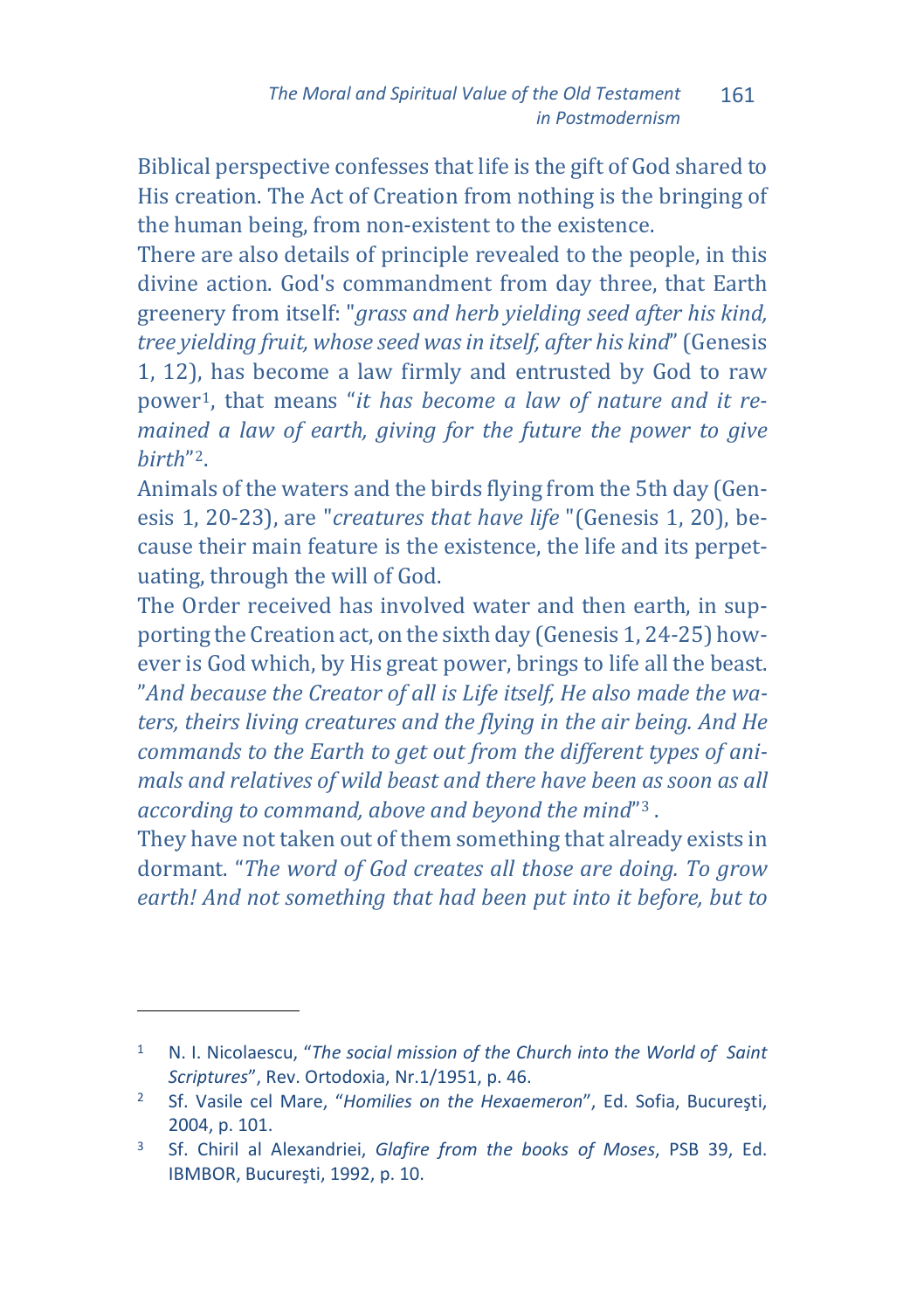*acquire what he hasn't, which means the power to work, the power given by God through command*"[4](#page-3-0).

The man is made by God on the sixth day of Creation, in His likeness (Genesis 5, 1) and he received the opportunity to reach the resemblance to Him, which become and remain a real challenge for human being. "*The Saints Parents say that we have His face, fully and it may not perish, but the likeness was given us at the beginning, only as a potential; human being must to work to achieve its perfection*"[5,](#page-3-1) (Genesis 1, [26](#page-3-2)-27). Therefore, human life "*has the same beginning as the soul*"6.

Old Testament books are dependent on this concept of human being Creation, underlining the same divine paternity on herbals, animals and human being (Exodus, 20, 11; 31, 17; I Paralip.16, 26; II Paralip. 2, 12). The priest Ezdra confessed, in V sec. B.C.: "*Only You are the Lord, only You have made the heaven, the heaven's heaven and its whole army, the earth and everything on it, the sea and everything inside; You create everything and to You submit the heaven's army*" (Nehemiah, 9, 6).

The preacher Isaiah told his contemporary: "*That's how speaks our all-powerful Lord who creates the heaven, who strengths the earth with everything on it, who give life to His people and spirit to those which walk on its extent*" (Isaiah, 42, 5). The preacher Jeremiah confessed: *" (…) He made the earth by his power, He established the world by His wisdom, and stretched out the heavens by His discretion. When He utters his voice, there is a multitude of waters in the heavens, and He causes the vapors to ascend from the ends of the earth; He makes lightnings with rain, and brings forth the wind out of His treasures. How ignorant the man is, in all his* 

<span id="page-3-0"></span><sup>4</sup> Sf. Vasile cel Mare, op. cit., Omilia 8, 1, p. 176.

<span id="page-3-1"></span><sup>5</sup> Ieromonah Serafim Rose, "Genesis. *The Creation of World and the Man of the beginnings*", Ed. Sofia, Bucureşti, 2006, p. 98.

<span id="page-3-2"></span><sup>6</sup> Mitr. Nicolae Corneanu, "*Patristics Miscellanies*", Ed. Amarcord, Timişoara 2001, p. 203.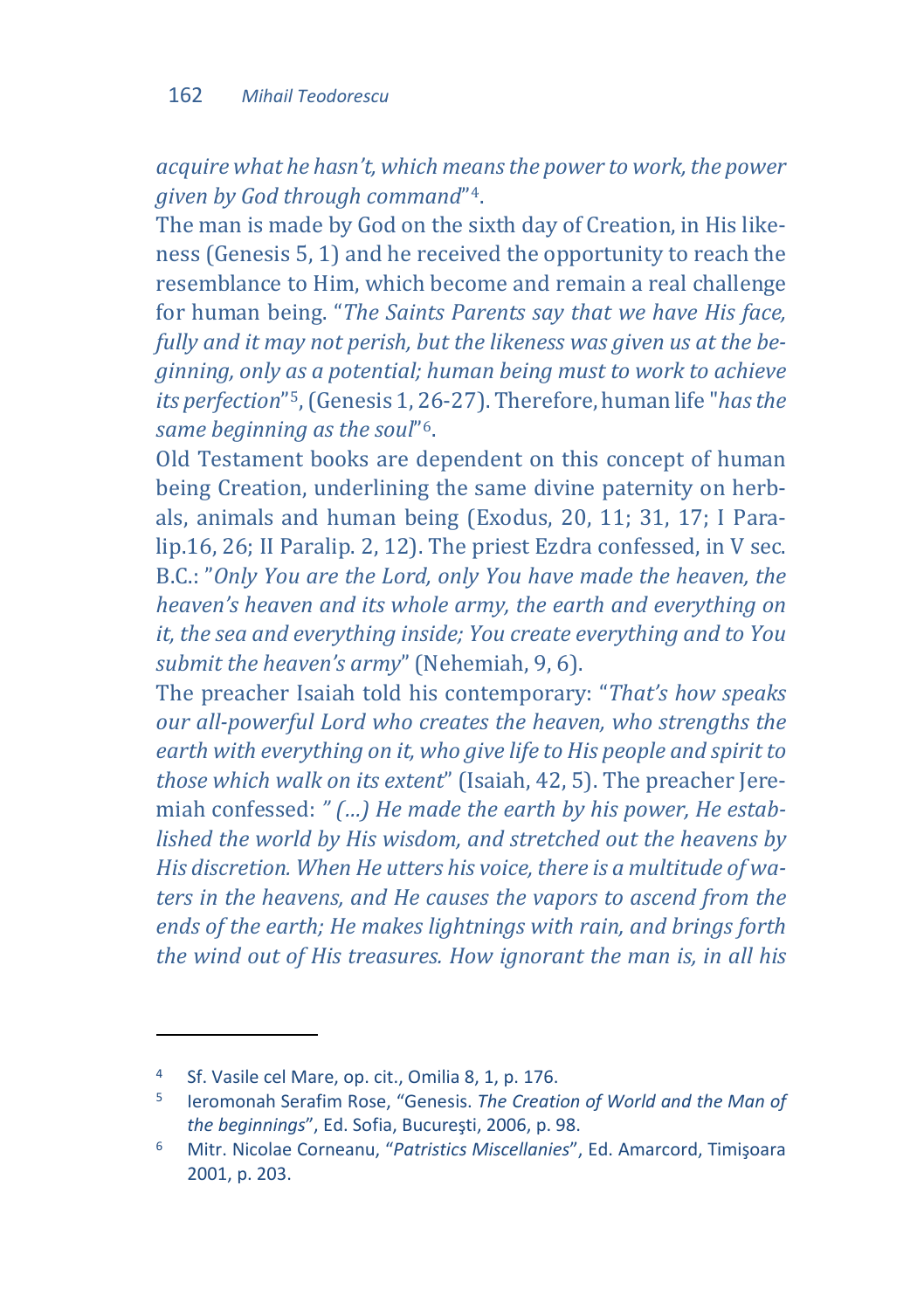*cognition*",(Jeremiah 10, 12-14). The confession of God Himself, through Jeremiah's voice, shows Creation, as the source of every creature on the earth: "*Then was the word of God, to Jeremiah and he said: Look! I am the Lord of all the bodies! Is it really something impossible to Me?*", (Jeremiah 32, 26-27).

#### **3 God hasn't drawn back from its creation, as a result of the emergence of sin**

Abusing by their freedom, Adam and Eve have eaten from the tree of right and wrong knowledge. In this way the vision of life was dramatically changed, because the possibility to understand and to feel their corruption on doing the evil, which they didn't know until then. That is the beginning of doing wrong, and the descendants of those first people pursued always to chose between good and evil, depending on their reference to God and their faith in Him.

The books of Old Testament talk about the permanent presence of God within His Creation debased through the initial sin. Even if due to the sin committed by humans, God refuses more and more to talk to them, however His "*eyes*" concern toward those who committing the good, listen to their prayers, assess their humility. And He punishes those who do evil, taking away from them not only life, but also their descending (Genesis 7, 21-23; 19, 25; Ps. 33, 9-15), because there is a natural moral law in their conscience and later, through Moses, a written law. However, people chose rather evil, instead the good. Because of this, God often turns His eyes to not see any more their sins, and their malice.

Moses Law has sent to Jews and to the entire humanity, the theory of moral responsibility which belongs to humans: "*Look, today I put in front of you life and death, good and evil, commanding to love your Lord, to follow His way, to fulfil His commands, His decisions, His law, for living and procreating and your Lord bless*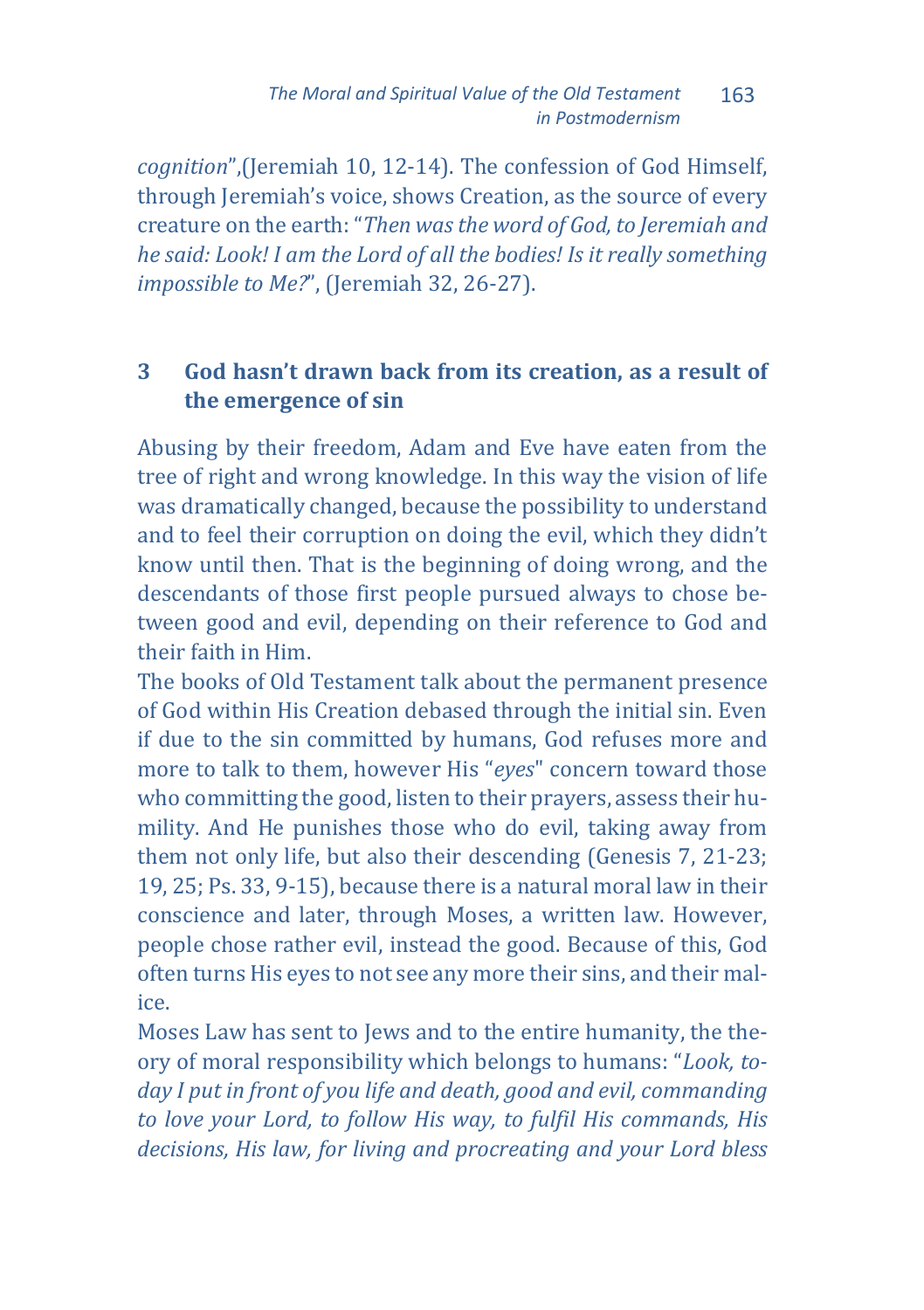*you, on the earth that you own*" (Deut. 30, 15-16). Therefore God's attention is continuously focused on humans: "*Look, Lord's eyes toward those who are afraid of Him, toward those who hope in His mercy. For saving their souls from death and feed them in famine*" (Ps. 32, 19). On the other hand, the life of the wicked will never be equally protected (Ps. 54, 23).

There is a concrete consequence of the common origin of humanity, namely human equality based on their life's value equality. God never distinguishes between His children and He doesn't belong just to the Jewish people. He is in charge of all the people whose creator is, especially of those who fulfil His will.

Saving life of ninivitins, as a result of their penance, thanks to prophet Jonah's preach represents the convincing example (Jonah 3, 5-10). Prophet Isaiah underlined that man enjoys his life because of God's mercy, because health and curing of diseases depend on the human relationship with the divinity. Human sins are hastening his death, are making him descend in the dead people home, in the devouring deep down, where nobody can praise God, hoping in a change of his soul condition. Only during this life can be established a beneficial relationship with Him, because only here people may express their voice and their feelings, to bring Him praise and to raise their children with faith in God (Isaiah 38, 16-19). He created the earth and He gave life and spirit to those who live here (Isaiah 42, 5).

When a disease overpowers a man, he is already at "*the gates of dead people home*". He is going to leave the land of "*the living people*", the yarn of his life is cuted, as well as a weaver break a wire from his work. But the tenacious pray, full of penance may determine God to add some years, to his life. When the king Ezekiel was illness, he mentioned to God in his prayer that he behaved like a faithful man, and he has his heart clean of any injustice, because he committed only "*what is good*" before God eyes (Isaiah 38, 3). That is precisely why God healed him, and gave him fifteen years in addition to his life (Isaiah 38, 1-14).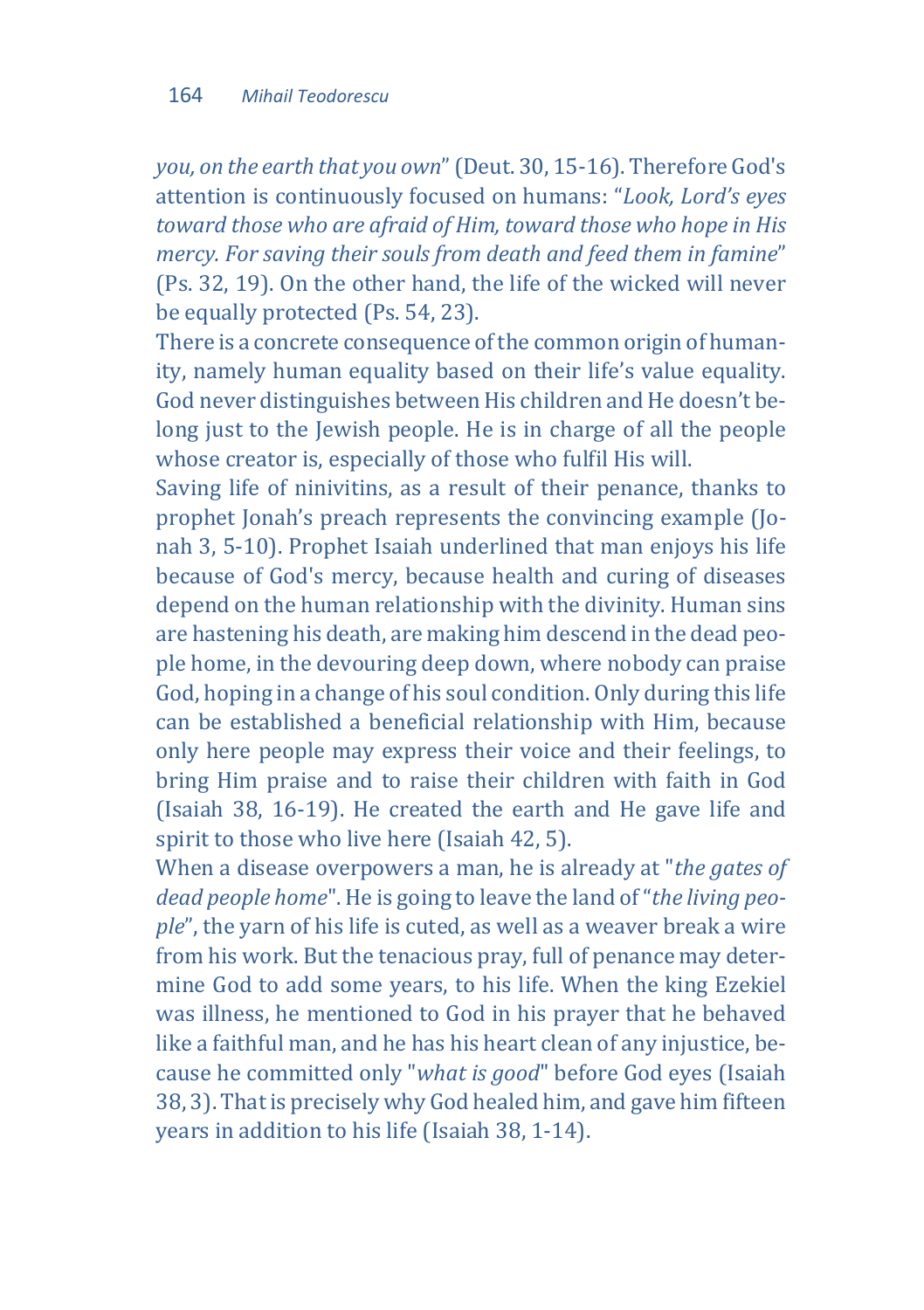The preacher Daniel underlined that the life of human is in God's hands, that means his life and his way on the earth (Daniel 5, 23), and prophet Amos advised: "*Choose good, not evil, to be alive, and so God our Saviour will be with you as you say. Detest the evil and love the good and decide the right judgment at the gates, maybe God will be merciful with the remaining ones*" (Amos, 5, 14-15). Spiritual life will increase if the man will call God's name (Ps. 142, 11), because He is the Creator of the body and the soul (Ps. 65, 8) and He is also the saviour of human's soul from "*the hell's hands*" (Ps. 48,16).

## **4 The revelation is always an act initiated and supported by God for knowledge, as a factor of progress first of all as regards spiritual life, but also concerning material needs, for a better life**

Through the sin of disobedience of Adam and Eve, man lost the possibility of the communion and natural connection with God, which depends now on his soul's availability in restoring the relation with Heavenly Father, but also on His attitude. God doesn't reveal to each man (as He does with Adam and Eve), He restrained His direct relation to those who was suited for such discover (Enoh, Noah, Abraham, Moses, Joshua, Navi and His preachers).

Humanity had to be brought back to the lost paradisiacal condition, but this aim is supposed to be reveled to humans through appropriate representatives, the supernatural revelation becoming therefore, the main way of discovery and knowledge between man and God. Heavenly Father has not abandoned His creation; He planned its restoration to return to paradisiacal condition. The communication between the parts continued permanently and God reveal Himself when He found it necessary, people seeking Him through cultic acts based on sincere and powerful feelings (Genesis 4, 26; 8, 20).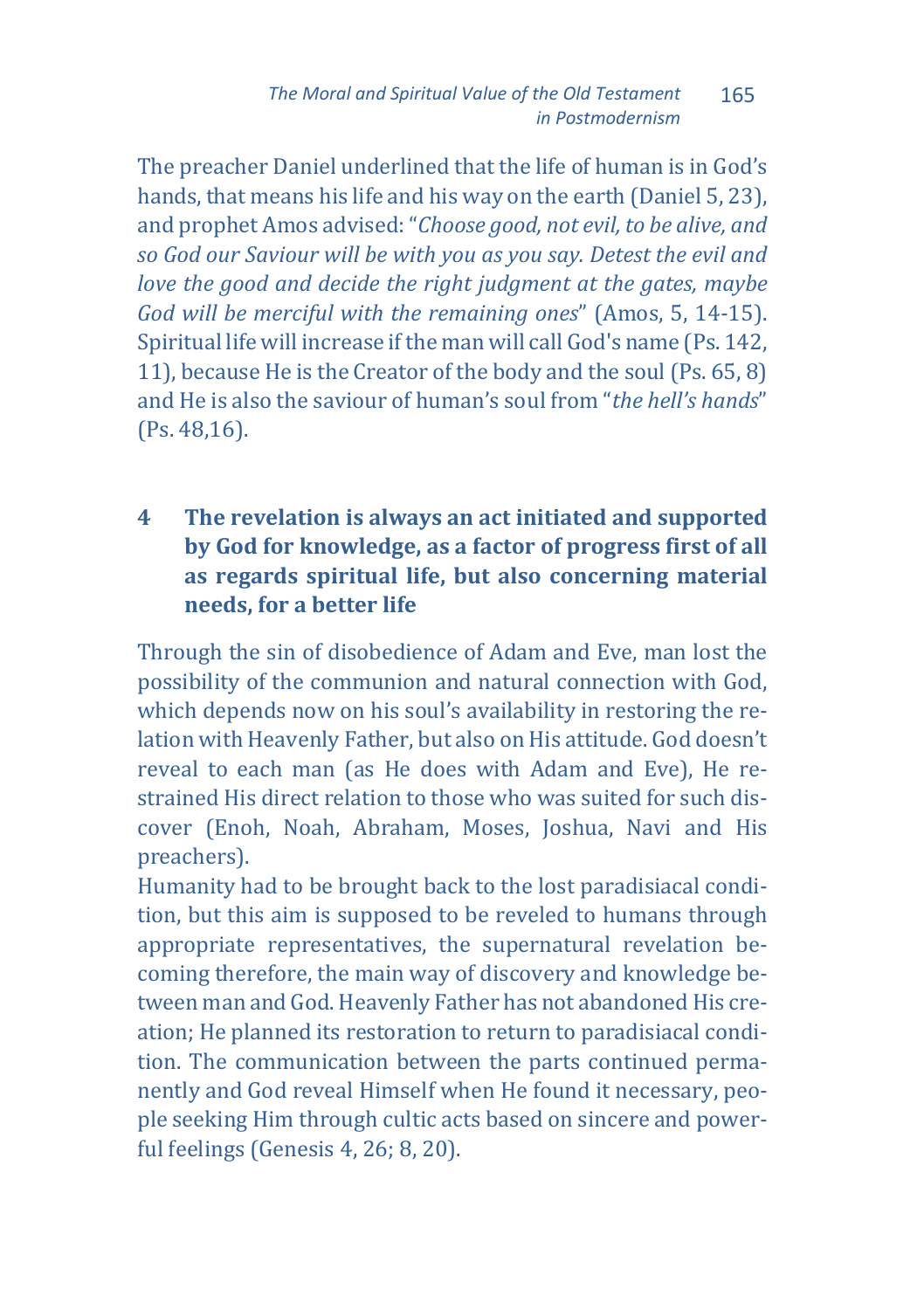Noah is the first beneficiary of some extensive revelation, for saving human nation from the flood, Abraham re-knots again the list of direct calls between God and man. And Moses opens the list of the Old Testament's preachers who tell to the people, with their hearts full of gratitude and warmth: "That's how our Lord speaks!" (Exodus 5, 1; Jud. 6, 8; Kings 7, 5; etc.).

God initiated the revelation offered to the people, an action which takes into consideration the circumstances and especially the spiritual capacity of the addressees, for a correct comprehension of His teaches. For Ezekiel is obviously that God refuses to communicate His will (even through His preachers), in front of some people who don't deserve the divine attention, due to a guilty practice of idolatry and a sort of alienation's development (Ezekiel 14, 1-8). They don't realize their estate of sin, which actually close God's communication to them, and persevering just in answers searching, so they seek witches and false priests for revelations which feed their vanity and their earthly plans.

When is necessary, God inspires His chosen, in order to deal with concrete situations, like the implementation of strategies of war which brings the victory or the chosen of some decisions with a lot of implications. Raising arms as spiritual support for the fighting effort (Exodus 17, 11-16), the brass snake construction (Numbers 21, 8-9), the way of structure the camp of war or the army (Jud.7, 4-6), war strategy, the way of divide the conquered territory (Numbers 33, 54), always represent the concrete expression of divine presence and intervention in the life of those who know Him and who wish to remain His obedient sons.

#### **5 God sanctions those who resort to idolatry or polytheism, confounding ruefully the Creation with the Creator**

The first people knew God directly and they could not doubt His existence. Their descendants, through God's refusal to communi-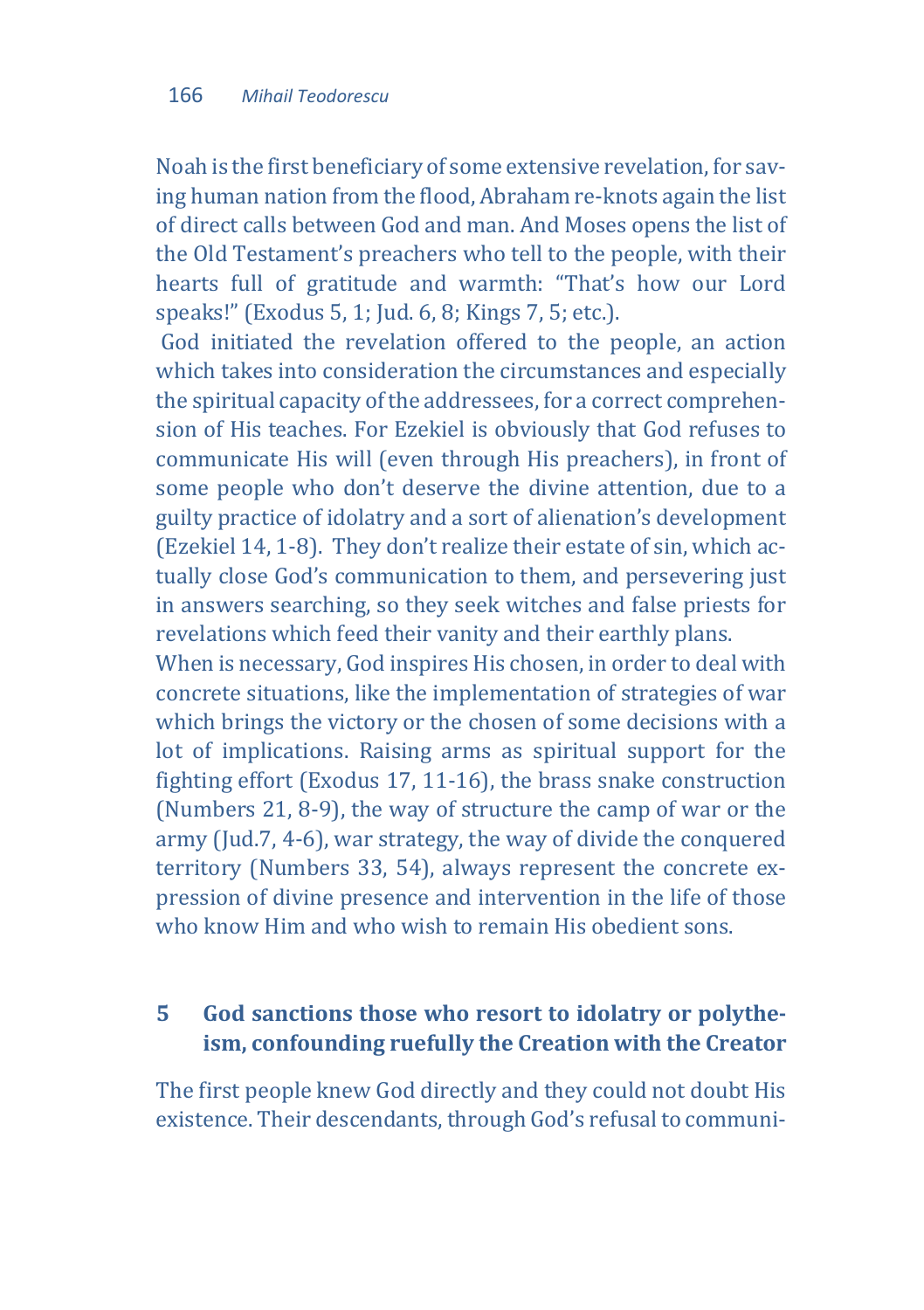#### *The Moral and Spiritual Value of the Old Testament in Postmodernism* 167

cate more with people due to their sins, they forgot the basic notions regarding the Creator and have resorted to imaginations. God has revealed himself only to those whom he has chosen to fulfil an important role in human history, to discover more and more from people that has protected, to become an example of religiosity, and in the same time, a missionary among other Nations for spreading monotheism. At that level of revelation, the divinity means a single Being and one Person alike. The focus is on monotheistic touch of religion and less on the theological explaining of what is God, Who maintains secrets to another stage of revelation soon to come. He is inaccessible to humans because He is Holy. Yet, the Jews do not have the permission to utter His name, because in their Semite apprehension, the name means the person itself, which would be an impiety in relation to reporting to Him (Lev. 24, 6). Although they knew the name according to the revelation on Sinai (Yahweh-Exodus 3, 5-6) the Jews would prefer to call Him - Adonai (the Lord) or Elohim, even when reading the sacred texts in the synagogue.<sup>[7](#page-8-0)</sup>

The main battle that the Jews will have to fight with the surrounding Nations will be in the spiritual way, namely, the assertion of true monotheism against idolatrous and polytheistic wandering. The Jews will not always be able to retain their faith revealed, despite evidence of divine intervention and support in their favour. Keeping a high conceptual level regarding divinity is affiliated to a specific religious education and continuity in the life of the individual. The attraction towards the concrete religious forms, as the idolatry representations accompanied by a provocative, sometimes sensual cult, or respondent for the immediate material goals, have lodged a real attraction for the usual Jew.

<span id="page-8-0"></span><sup>7</sup> Athanase Negoiţă, *"The History of Religion of the Old Testament",* Ed. Sofia, Bucureşti, 2006, pp. 67-68.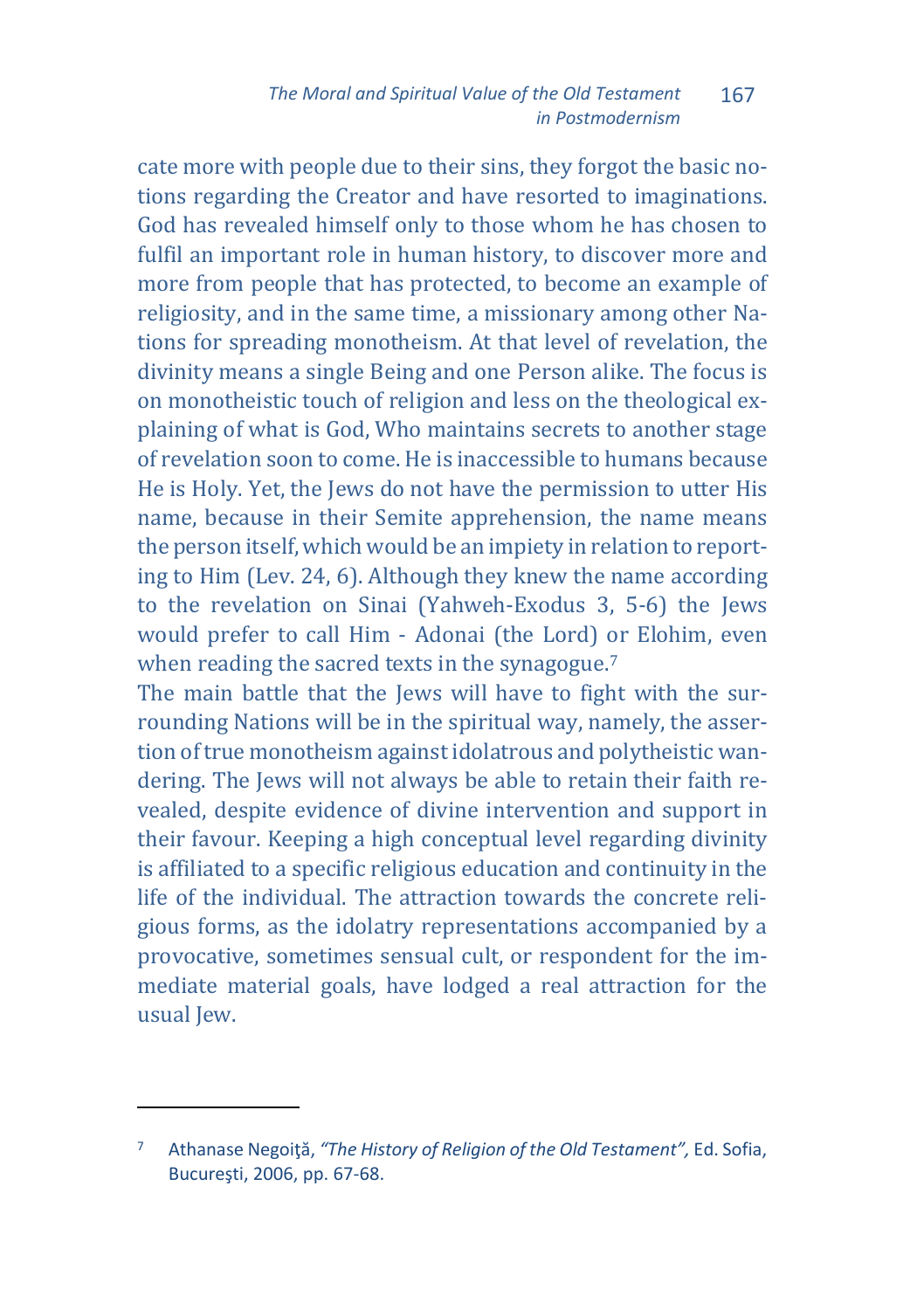God strongly manifested against these human decay through the voice of His prophets (Exodus 20, 1-6), denouncing the lack of realism of the gods that run so close, but, especially, accusing their preference for the meanness and Sin, compared with His true reward. The gods of the people are egotistical and the belief in them is wandering: "*gods of silver, gold, brass, iron, wood and stone gods that do not see, nor hear, nor do know nothing*" (Daniel 5, 23; Jeremiah 10, 1-15). For this sin, God punished them repeatedly according to the warnings made (Exodus 20, 5; Deut. 29, 9- 18; Joshua 24, 14).

#### **6 God takes care of the whole human race and all creation**

The level of spirituality achieved by a certain man drew upon the supernatural revelation, communication, but its spread to a wider circle of people was done only as part of a divine plan, which was preparing the steps for true knowledge in respect to Divinity (Genesis 12, 3; 18, 18; 28; 14). Supernatural revelation was supposed to come from Noah to Abraham and then, through the Jewish people, to all peoples (I Paralip, 16, 24-36). This knowledge should be clear, convincing and full preventing arbitrary human intervention, with philosophical speculation, or reconsidering the cult laws already established, as an expression of the religious practice of the link between the human and the divine.

Through the choice of God, the Jewish people had this responsibility, to bear through the history the light of knowledge of the true God (Gen. 12, 3; 18; 18; 28, 14): "*I, the Lord, have called You into My righteousness and I have taken Your hand and I have protected You and I have given You as the covenant of My people, to illuminate the Nations; to open the eyes of those blind, to whip out the enslaved and to bring out the depths of the prison to those who are living in total dark. I am the Lord, and this is My name. I will*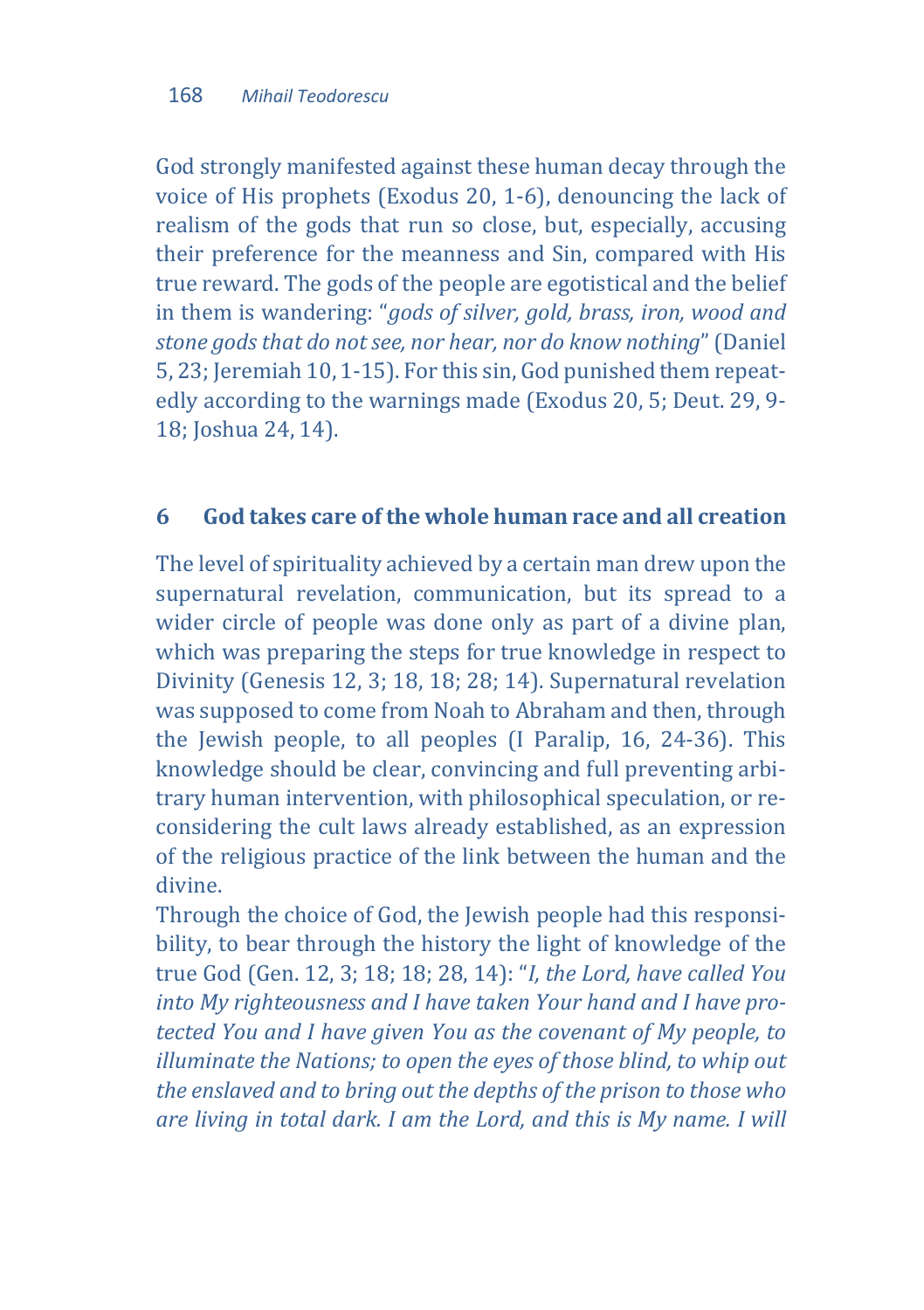*not give to anyone My glory and My veneration of any graven images. The old prophecies were fulfilled and others, newer we preach; before they are born, I am letting you know them* (Isaiah 42, 6-9).

Israel's choice does not exclude the fatherhood of Yahweh and the other people. The Prophet Isaiah can thus proclaim his plenipotentiary character of Yahweh despite Its ignorance by the peoples of the Earth: *"Oh, Sovereign Lord, the God of Israel, You who sit on the Cherubim, but you, alone, are God of all the kingdoms of the Earth. Thou hast made heaven and Earth*" (Isaiah 37, 16). If God manifests with toughness against those who don't know Him, or threaten His covenant people, He does it because the fallen and, sometimes, even because the wild religiousness of those. Their polytheistic wandering alienated them so far from God, so that they no longer have the original human value. That is why God supports the struggles of Jews in the conquest of the country and commanded the destruction of those who lost without sparing sometimes the women, the elderly people or the children, if there is a danger of contamination with religious practices of their fallen moral. "*Joshua enters the country with an army from God and from the heads of Israel; he attacked them all, crushed them, won and as a reward of victory, acquired the kingdoms to those whom he defeated*"[8.](#page-10-0) "*Moreover, the wars fought by the Israeli have almost always had a religious character*"[9](#page-10-1).

God may seem biased in this case, that was absolutely destroying some and others, but the divine actions in support of Jewish and the commandments have always pursued the fulfilment of the divine promises made to virtuous people (Abraham, Isaac and Jacob), whose progeny was worth the divine reward because

<span id="page-10-0"></span><sup>8</sup> Origen, *Omilii la cartea Iosua*, PSB 6, Ed. IBMBOR, Bucureşti, 1981, XII, 2, p. 261.

<span id="page-10-1"></span><sup>9</sup> Ioan Sorin Usca, *"The Old Testament in the Holy Fathers. Joshua",* Ed. Christiana, Bucureşti, 2004, p. 66.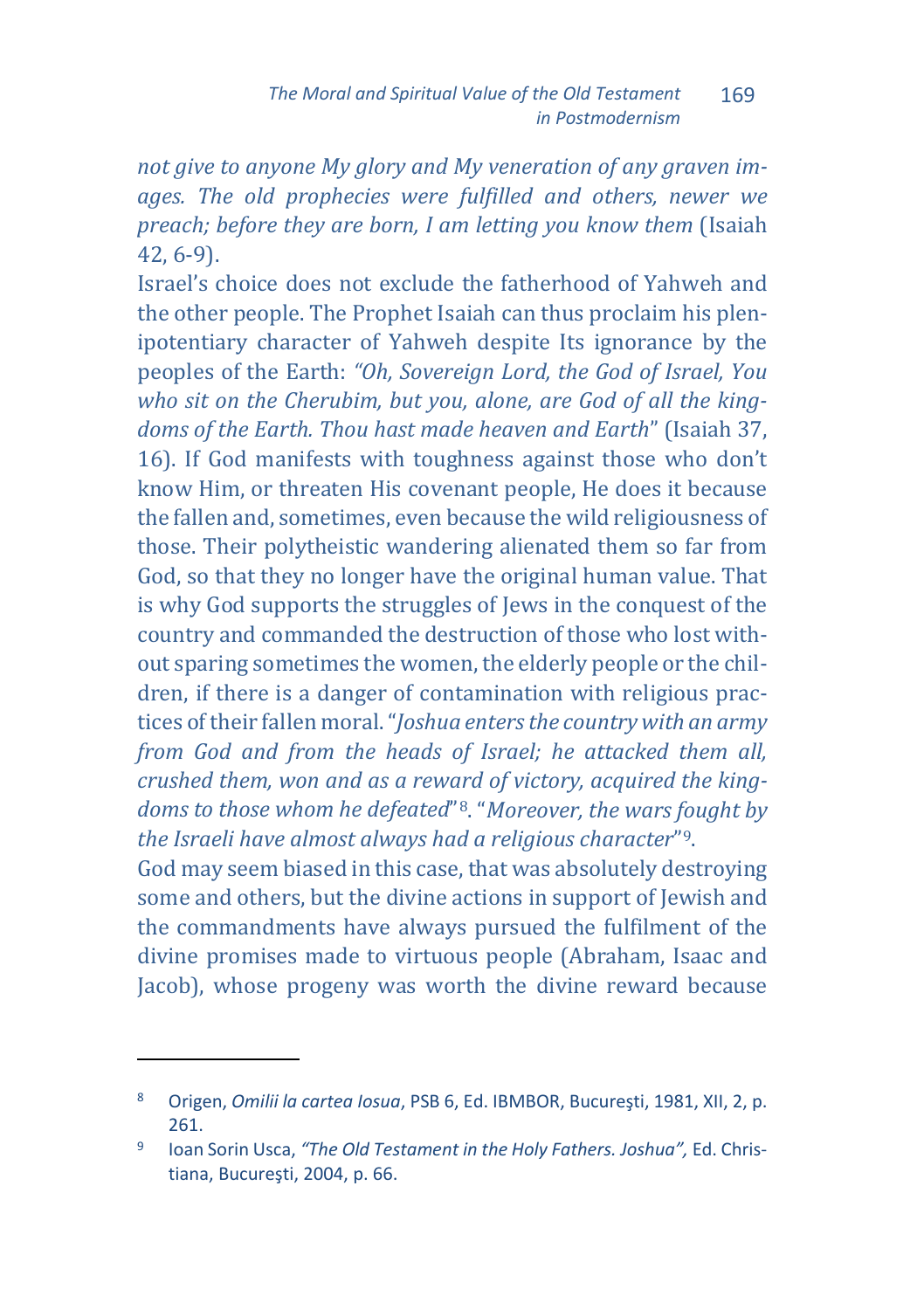they have inherited the virtue and may become in their turn moralistic examples for people of other Nations. For God did not matter the number of people involved in wars, but the moral quality that makes the difference between them as souls before God. Origen noticed this divine logic in supporting Jews<sup>10</sup>.

And, in order to prove that before Him the presence of the spiritual condition is straying people, Yahweh punishes in equal measure both the aliens and the sons of His people. An impressive number of young people are killed at the entrance into Canaan because of their falling into idolatry (Numbers 25, 1-9) and any Jewish who broke the commandment of God will be killed in this stage (Joshua 7, 1-26). "*Thus, the Sin must be deracinated along with all those arising from it*".[11](#page-11-1) Killing the sinner means the abolishing the Sin. Because "*justice is immortal, and injustice brings death. But the unbelievers are attracting their death with their hands and with their voice, are looking at it as a friend, are keen on it and have connected with it and truly worthy are* to be hers" (The Wisdom of Solomon, 1, 15-16).

The fact that every man counts before God is observed from the simple fact that, despite the idolatry wandering, Yahweh did not destroy these peoples throughout history, which do not admit Him. Moreover, he gives a clear example with regard to the reception of repentance from other Nations, compared to Jews in the Ninetieths' repentance (Jonah 3, 4-10). Any foreigner who wants to join his Law is received and integrated as a true native (Exodus 12, 48). The legacy of the divine goods is promised to all who respects his commandments. Moreover, foreigners participating in the fulfilment of the divine plans with regard to Jews,

<span id="page-11-0"></span><sup>10</sup> "*Let us remember, if Joshua defeated the King of Jericho, the king of Ai, the king of Lebna , the king of Lachish and the king of Hebron, he made it for all those cities, living in a law of sin , under unworthy kings, now should live under God's law*". Origen, *op. cit*., XIII, 1, p. 265.

<span id="page-11-1"></span><sup>11</sup> Ioan Sorin Usca, *op. cit*., p. 57.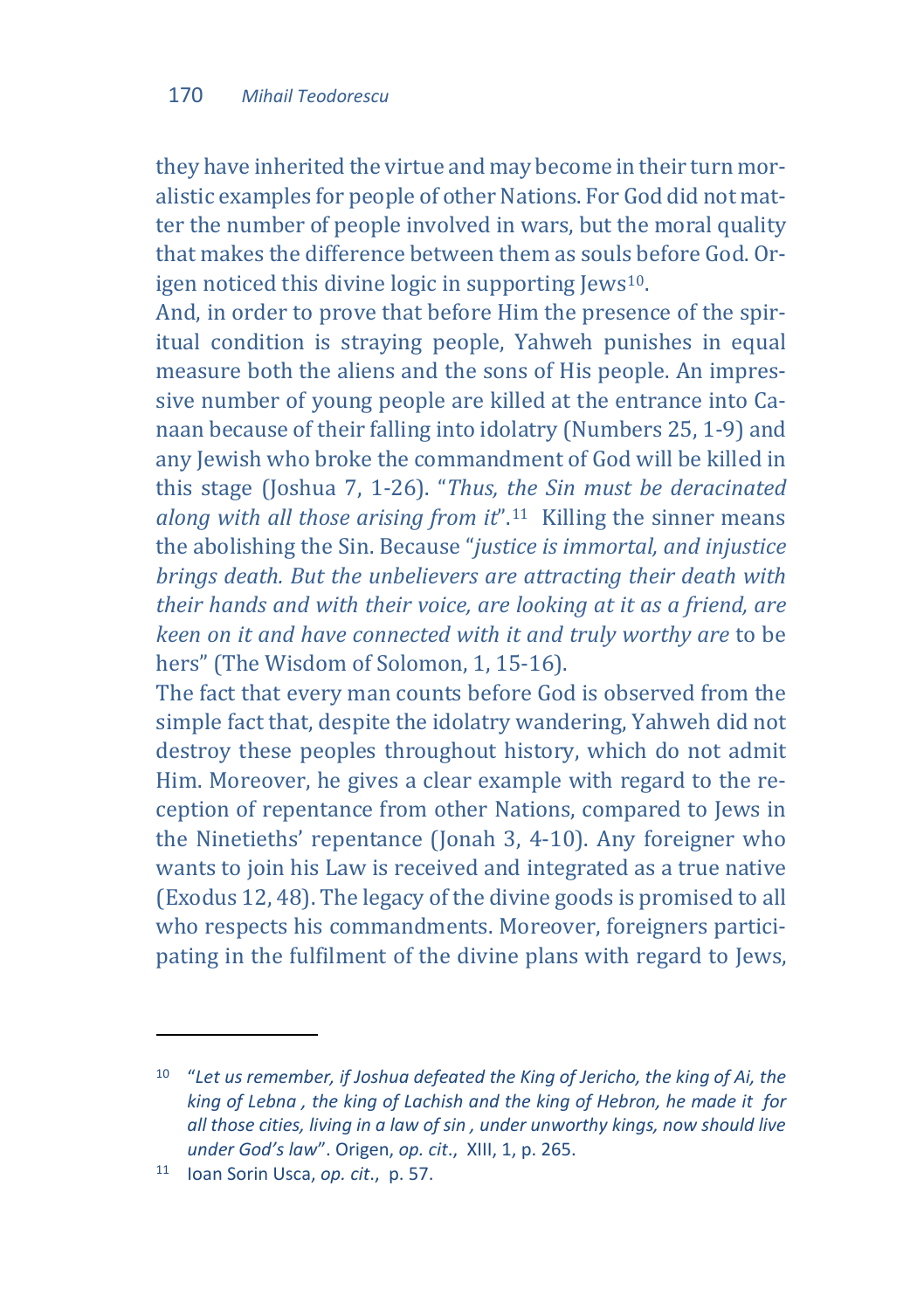because often by Philistines, Moabites, Amalekites, Ammonites, Syrians, Assyrians, Babylonians, Egyptians or the quarrel of Yahweh is materialized for the purpose of awakening them from sin. Nebuchadnezzar is called the servant of Yahweh, meaning obeying His commandment (Jeremiah 25, 9; II Paralip. 36, 5), and the King Cyrus of the Persians is considered the master of many Nations through the will of Heavenly God, the One who commanded to rebuild the Jewish Temple in Jerusalem (II Paralip. 36, 22-23).

## **7 Human Life acquires value only in so far as committing the moral good**

The prophets of the Old Testament have contributed decisively to shaping a fair image of human life as a gift, to be godly harnessed through a life lived in virtue. God is not separate from the world; He is a good Fat[he](#page-12-0)r who interacts to his children depending on their behaviour.12

But the call from God toward communion with Him has remained the same, even though, to redress the position of man, corrections were needed, more or less extended (flood, mixing languages, scattering, exile, slavery). The scattering of people on Earth has gone from a blessing (by multiplication and dominion, Genesis 1, 28; 9, 1), to a sign of punishing the sin of pride, of subversive thought, of unconstructive unity of rallying the forces of evil (Genesis 11: 7). The scattering of those who could think as one in order to build the Tower of Babel has become a punishment, because they were not based on actual aspects of religious and spiritual value. From then until now, the trends of separation have become a feature of humanity and an impediment in har-

<span id="page-12-0"></span><sup>12</sup> Teodor M. Burcuş, *"Social Aspects in the Preaching of the Prophets of the Old Testament"*, S.T. nr. 9-10/1966, p. 575.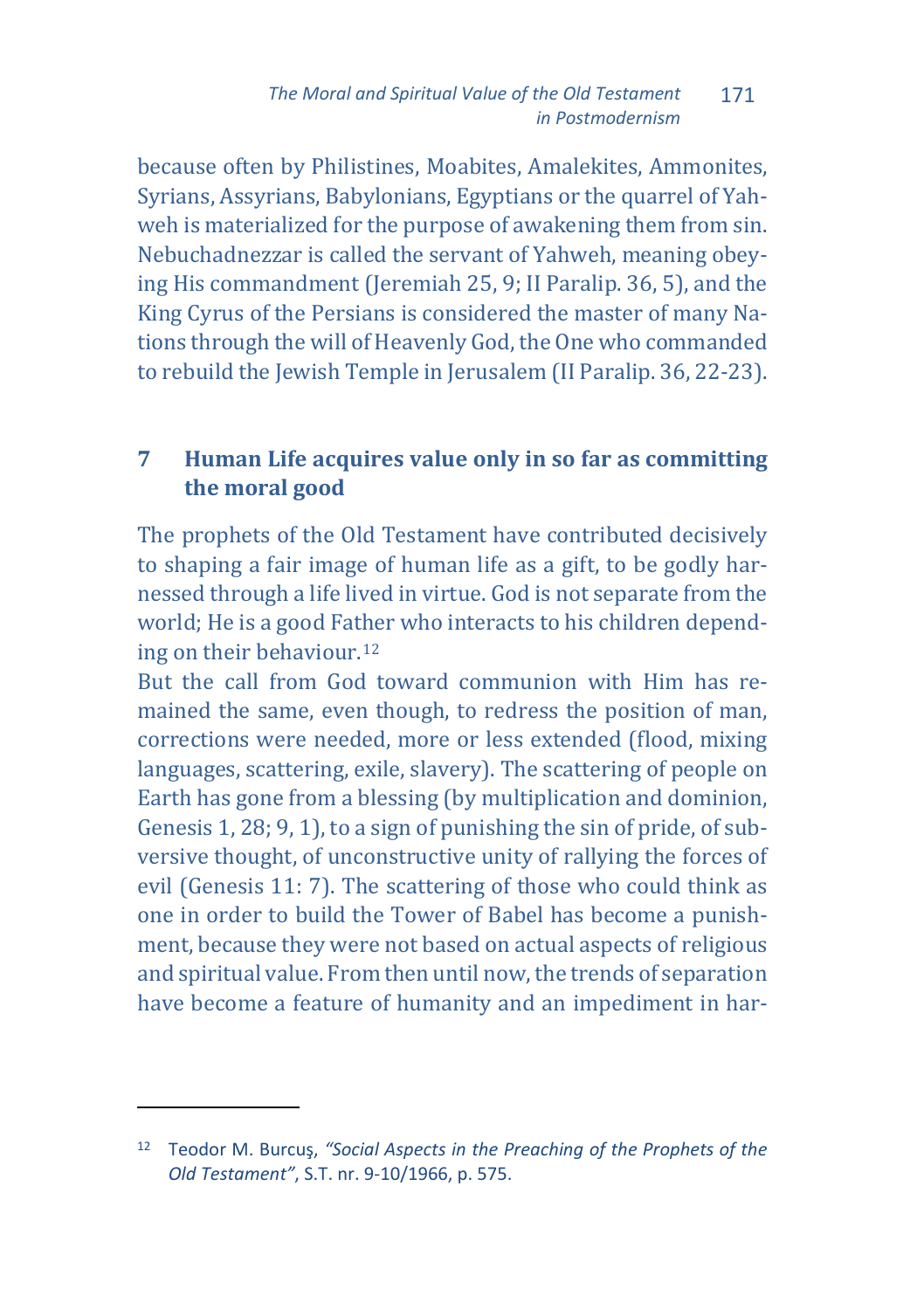nessing the collective human potential. Their death mean nothing as neither their lives, in terms of spiritual, did not mean something.

Thus Yahweh is presented as a loving parent towards her children, even if some of them do not even admit it in the position of Master of the Heavens and the Earth. He has patience with everyone because he knows the prospect of bringing them to a moral law being able to offer them the meaning of existence, to remain in his love. Death itself speaks for itself about the limits of a human. And death becomes an instrument of His pedagogy. For those who do not understand His expectations, the death becomes finality of life and Sin, and for those who understand Him, they live a life full of spiritual sense pending divine justice when the Lord will accomplish the resurrection of the dead (Ezekiel 37, 10; II Maccabees 7, 9, 14; Sirach, 48, 5).

It is God who punishes through sickness and death those who sin, defeats the Heads and destroys the judges of the Earth (Isaiah 40, 23, Daniel 2, 21), but he brings those who repent themselves – healing (Ps. 102, 4) and gives life to live before him (Hosea 6: 1-2). "*Here's that all souls are mine; how is my father's soul, and the son's soul: the soul that will go wrong will die. If anyone is right and does judgment and justice ... if anyone regards My commandments and My laws thou shalt keep them faithfully, he is right and undeniably living will be, said the Lord God"* (Ezekiel, 18, 4-5, 9).

Bodily life, similar to the spiritual one, can enliven if God agrees to approaching people, discovering them (Ps. 84, 6). He that he wants his soul's salvation and observe life through the prism of the divine laws, will always praise God and will receive as a reward more than long days on this earth. His soul will remain alive because the judgment of God will not judge him but on the contrary, he will be rewarded (Ps. 118, 24-25, 174-175). The fear of God becomes a source of life (Proverbs 14, 27), because they are aware of the need for the fulfilment of the divine commandments. Their compliance attracts God's protection and blessing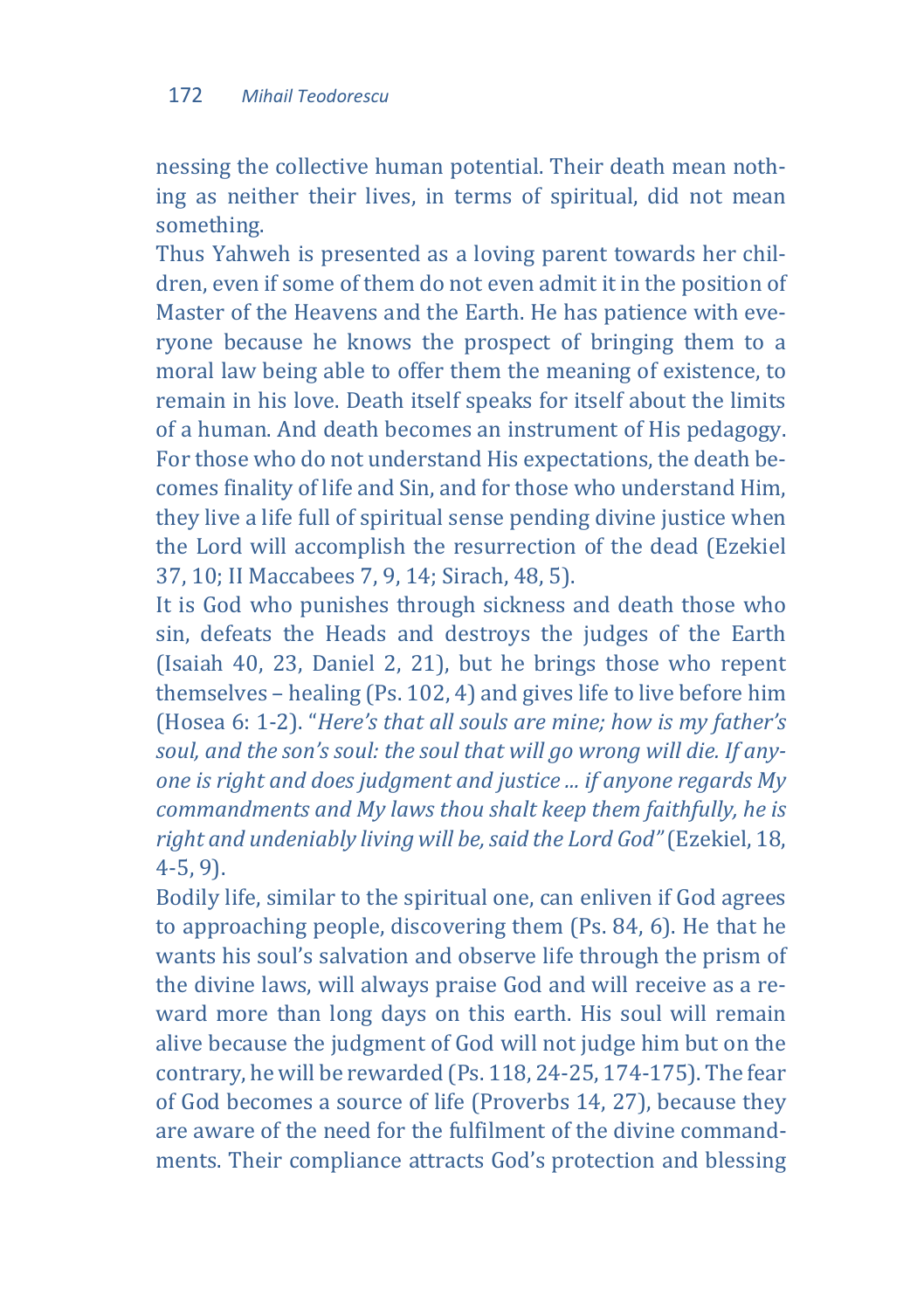in this world, but also the continuity of the spiritual existence in a good condition in life after death.

Thus, the bodily life depends on the spiritual life and the future spiritual life depends on the bodily and spiritual lives here on earth (Ps 79, 19). God's mercy bestowed upon the people culminates in His salvation that He has given them (Ps. 118, 40-41).

The ones living this life as a personal good have taken their share of thanking here on Earth, enjoying the wealth offered by God directly, or inherited from their parents. But in death, they do not take anything from the earthly glory, nor will ever see the light of God (Ps. 48, 17-20). The one who loves life and wants to have good days must not say sly words and not do bad things. To do well and to pursue peace, knowing that God sees everything and he rewards those who understand the value of life.

In relation to these socio-religious principles of the Old Testament we can observe easily the contemporary slipping of the human life to other "*values*", which attract the postmodern human soul. The religious moral principle has become more difficult with time, due to human frailties that make the man attracted by both the permanent component of the world (neo-idolatry, materialism, atheism), and the thirst for unconscious novelty, on the line of a reprehensible superficiality of life, appreciating form at the expense of meaning depth. From Adam and Eve man is tempted to taste the fullness of life and curiosity, the negative example being copied and impropriate much easier than the positive one. The result found in the evolution of the various ancient or modern societies was invariably the same: "*aging*" the positive moral ideas as time passes, developing new attachments in relation to something else, apparently useful, but not available according to the human existential meaning. There is also another idolatry which impede God in various forms, because it involves subjecting the human in front of some truly "gods": money (Matthew 6, 24), supremacy (Col. 3, 5; Ephesians 5, 5), pleasure,